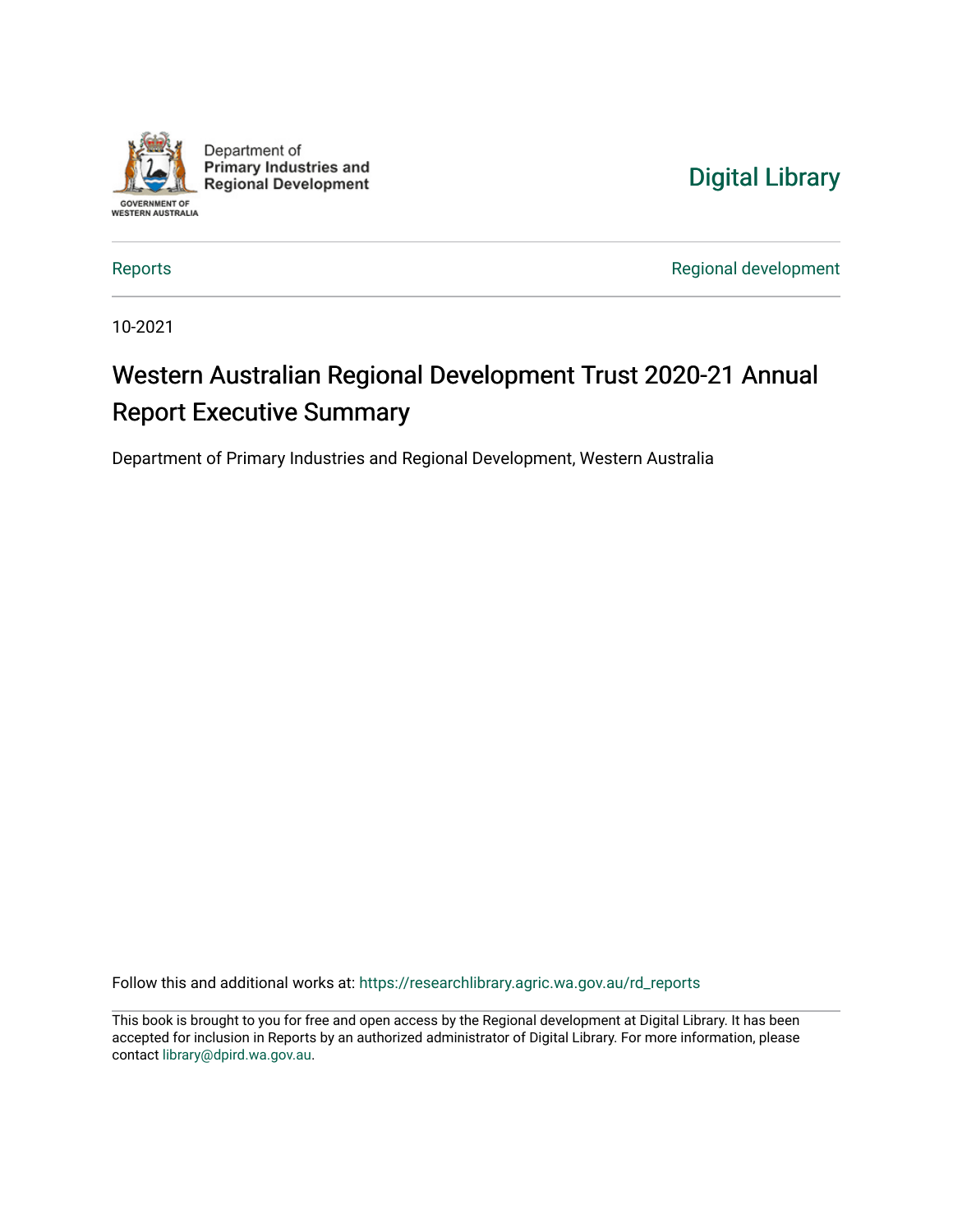

**Western Australian** Regional Development Trust

2020-21 Annual Report Executive Summary



The WA Regional Development Trust (Trust) is an **independent statutory advisory body to the Minister,** established under the *Royalties for Regions Act 2009 (Act).*

The object of the Act is to promote and facilitate economic, business and social development in regional Western Australia through the operation of the Royalties for Regions Fund (Fund).

## TRUST **MEMBERSHIP**



Labor Government priority areas. Brendan Hammond, appointed as Chair since 1 November 2017 under sections 13(1)(b) and 14 of the Act.



Karlie Mucjanko, appointed as Deputy Chair since 4 July 2016 under sections 13(1) (b) and 14 of the Act. Trust Member since November 2015.



Hon Tom Stephens, appointed as a Trust Member since 1 August 2019 under sections 13(1)(b) and 15(1) of the Act.

# **ROLE** OF THE TRUST FUND **PERFORMANCE**

A total of **\$13.47 billion** is forecast to be distributed to regional programs over the life of the Fund to 2023-24, including **\$4.52 billion** over the forward estimates.

Operation of the Act provides for up to 25 per cent of the forecast royalties to be credited to the Royalties for Regions Special Purpose Account. This is constrained by the Act's stipulation that the Account cannot exceed \$1 billion, as well as a Cabinet-imposed expenditure limit.

The Royalties for Regions 2020-21 Mid-Year Review Budget allocation is shown below in the McGowan



*Source: 2020-21 Government Mid-Year Review Budget Projections Statement.*